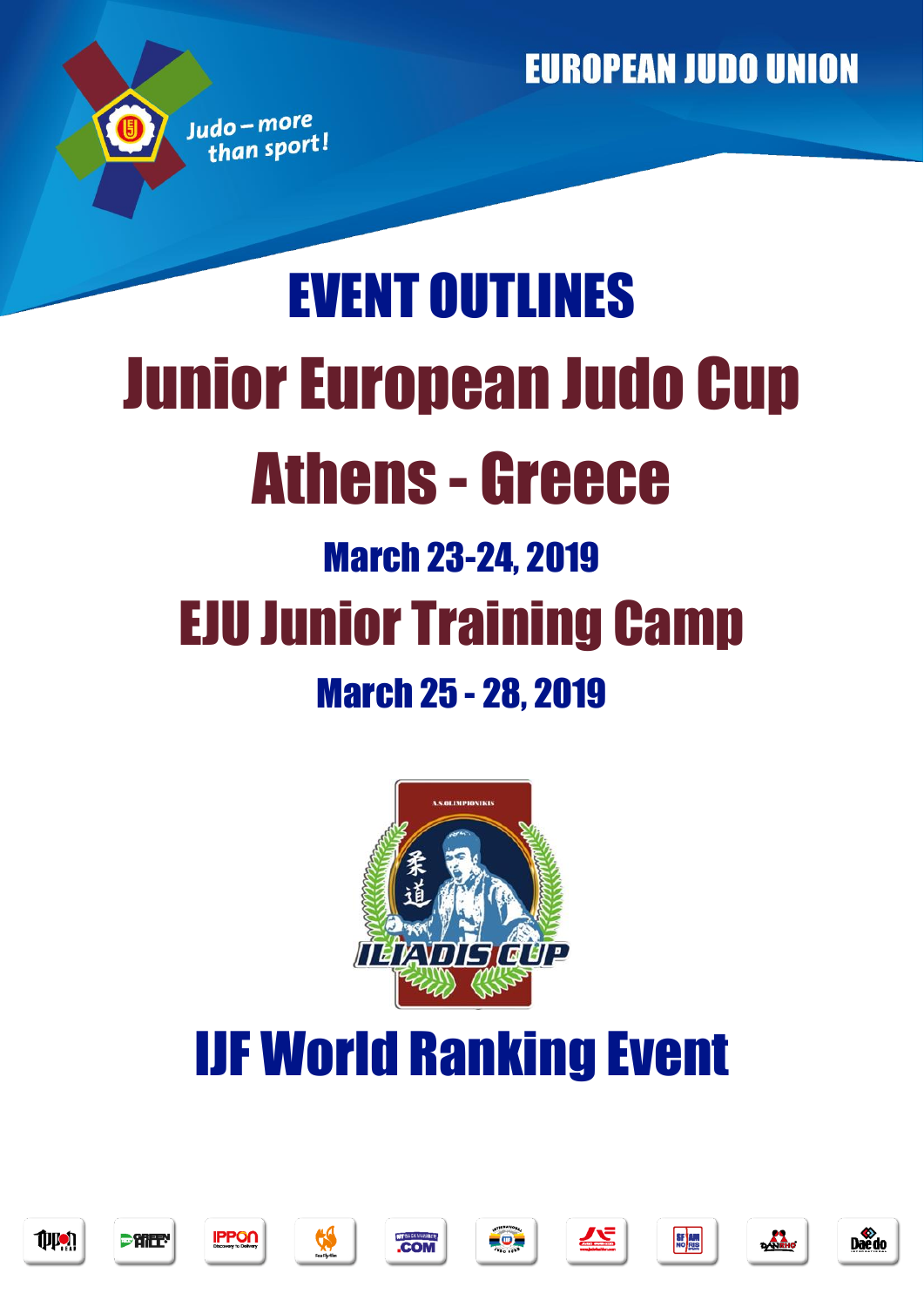

## **1. Organizer**

#### **Hellenic Judo Federation and SC Olimpionikis of Rentis**

| Artakis and Elispontou Ano Liosia<br>Address: |                                                   | iliadiscup@hotmail.com                           |
|-----------------------------------------------|---------------------------------------------------|--------------------------------------------------|
| Athens                                        | Tel:                                              | +30 698 41 18880                                 |
| Greece                                        | Fax:                                              | +30 210 48 20042                                 |
|                                               |                                                   |                                                  |
|                                               | +30 69 57 50 8008                                 |                                                  |
| <b>Mr. Nikos Iliadis</b>                      |                                                   |                                                  |
| Mrs. Salomi Iliadou                           |                                                   |                                                  |
|                                               | <b>Emergency Contacts:</b><br>Mrs. Kitsa Kalanova | Email:<br>+30 69 45 55 2048<br>+30 69 84 11 8880 |

## **2. Program**

Attention: The schedule may be modified according to total number of entries and circumstances of competition.

| Friday, 22 <sup>nd</sup> March                                                                                                                                                                                          |                                                                               |                                                       |                     |                              |  |
|-------------------------------------------------------------------------------------------------------------------------------------------------------------------------------------------------------------------------|-------------------------------------------------------------------------------|-------------------------------------------------------|---------------------|------------------------------|--|
| $10:00 - 17:00$                                                                                                                                                                                                         | Accreditation                                                                 |                                                       |                     | Parnis Palace Hotel          |  |
| Attention: After 17:00 there will be no possibility for adding or changing the entries. In order to<br>be on time at accreditation, an arrival not later than 15:00 at the Athens International Airport is<br>required! |                                                                               |                                                       |                     |                              |  |
| $18:30 - 19:00$                                                                                                                                                                                                         | Unofficial weigh-in                                                           |                                                       |                     |                              |  |
| $19:00 - 19:30$                                                                                                                                                                                                         | Official weigh-in:                                                            | Women: -48, -52, -57, -63 kg<br>Men: -60, -66, -73 kg |                     | Parnis Palace Hotel          |  |
| 20:00                                                                                                                                                                                                                   | Draw                                                                          |                                                       |                     |                              |  |
| After the draw                                                                                                                                                                                                          | Meeting of the referees                                                       |                                                       |                     |                              |  |
| Saturday, 23rd March<br>Women: -48, -52, -57, -63 kg;<br>Men: -60, -66, -73 kg;                                                                                                                                         |                                                                               |                                                       |                     |                              |  |
| 10:00                                                                                                                                                                                                                   | Eliminations/Repechage/Semi finals                                            |                                                       |                     |                              |  |
| 16:00                                                                                                                                                                                                                   | Opening Ceremony                                                              |                                                       |                     | Olympic Center Ano<br>Liosia |  |
| 16:30                                                                                                                                                                                                                   | Final Block: Bronze Medal Contests, Finals                                    |                                                       |                     |                              |  |
| $18:30 - 19:00$                                                                                                                                                                                                         | Unofficial weigh-in                                                           |                                                       |                     |                              |  |
| $19:00 - 19:30$                                                                                                                                                                                                         | Official weigh-in:<br>Women: -70, -78, +78 kg<br>Men: -81, -90, -100, +100 kg |                                                       | Parnis Palace Hotel |                              |  |
| Sunday, 24th March<br>Women: -70, -78, +78 kg;<br>Men: -81, -90, -100, +100 kg                                                                                                                                          |                                                                               |                                                       |                     |                              |  |
| 10:00                                                                                                                                                                                                                   | Eliminations/Repechage/Semi finals                                            |                                                       |                     | Olympic Center Ano           |  |
| 16:00                                                                                                                                                                                                                   | Final Block: Bronze Medal Contests, Finals                                    |                                                       | Liosia              |                              |  |
| EJU Junior Training Camp: from Monday, March 25 until Thursday, March 28 2019                                                                                                                                           |                                                                               |                                                       |                     |                              |  |
| at the SportsCamp Loutraki 70 km outside of Athens http://www.sportcamp.gr/                                                                                                                                             |                                                                               |                                                       |                     |                              |  |
| In this sports complex venue, sports hall and accommodation are located together.                                                                                                                                       |                                                                               |                                                       |                     |                              |  |
| <b>DATE</b>                                                                                                                                                                                                             | 25/3/2019                                                                     | 26/3/2019                                             | 27/3/2019           | 28/3/2019                    |  |
|                                                                                                                                                                                                                         | $11:30 - 18:00$                                                               | $10:00 - 17:00$                                       | $10:00 - 17:00$     | 10:00                        |  |
|                                                                                                                                                                                                                         | Training Randori                                                              | Training Randori                                      | Training Randori    | Training Randori             |  |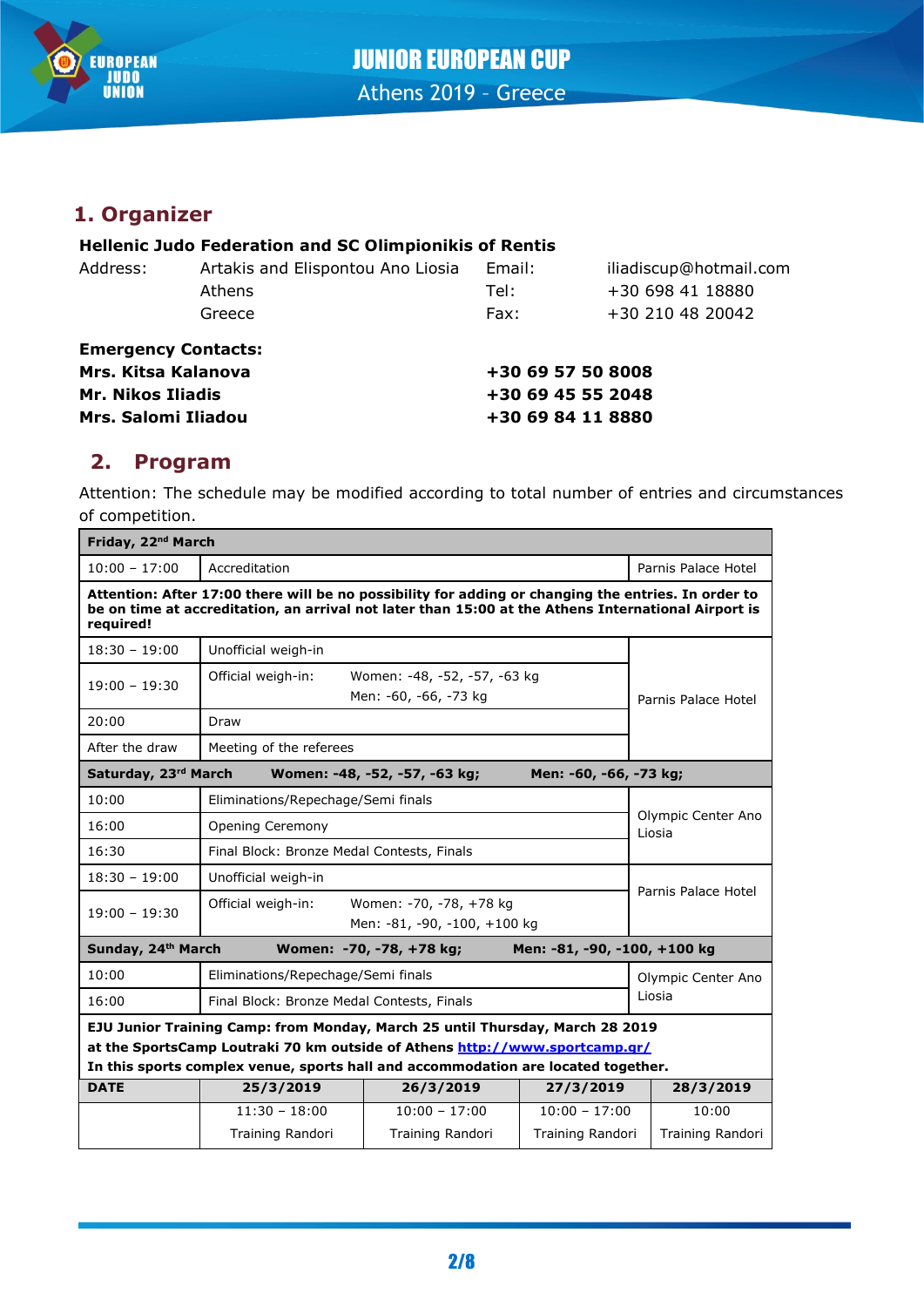

## **3. Competition Place**

Olympic Center of Ano Liosia, (Olympic Sports Hall for JUDO Athens 2004) Address – Artakis & Ellispondou Str , Ano Liosia, Athens Greece

## **4. Age**

15 to 20 years old (Born 1999 - 2004)

## **5. Participation**

This Junior European Judo Cup is open for all EJU/IJF Member Federations. There is no limit in the number of participation for each weight category for every federation. The competitors must be of the same nationality as the National Federation, which enters them.

## **6. Categories & Duration**

Male:  $-60, -66, -73, -81, -90, -100, +100$ Female: -48, -52, -57, -63, -70, -78, +78 Duration: 4 minutes Golden Score: No time limit

## **7. Entry Fee**

An EJU entry fee of **10€** per athlete must be paid in order to participate to the contest.

## **8. JUDOBASE Registration**

All participants and delegates must be registered for this event in the IJF Registration System (**JUDOBASE)**:<https://admin.judobase.org/> .

#### Deadline for JUDOBASE Registration is **Monday March 18th 2019.**

After the deadline further registrations (late entries, replacements) are exclusively handled during accreditation according to the following rules:

|                                                                                          | <b>NO IJF Official ID Card</b>                     | Late entry<br><b>IJF Official ID Card: YES</b> | Replacement<br><b>IJF Official ID Card: YES</b> |
|------------------------------------------------------------------------------------------|----------------------------------------------------|------------------------------------------------|-------------------------------------------------|
| <b>Athletes</b>                                                                          |                                                    | 30€                                            | 0€                                              |
| <b>Other delegates</b><br>(Head of delegation,<br><b>Coaches, Physios,</b><br>Doctors, ) | • ENTRY NOT POSSIBLE<br>• REPLACEMENT NOT POSSIBLE | 0€                                             | 0€                                              |

**Please note:**

- Above mentioned late entry fee has to be paid in cash on spot.
- Persons without IJF ID Card can only be entered on spot, if IJF ID Card will be ordered until end of Accreditation.
- Persons, who are banned by their Federation cannot be entered as late entry or replacement.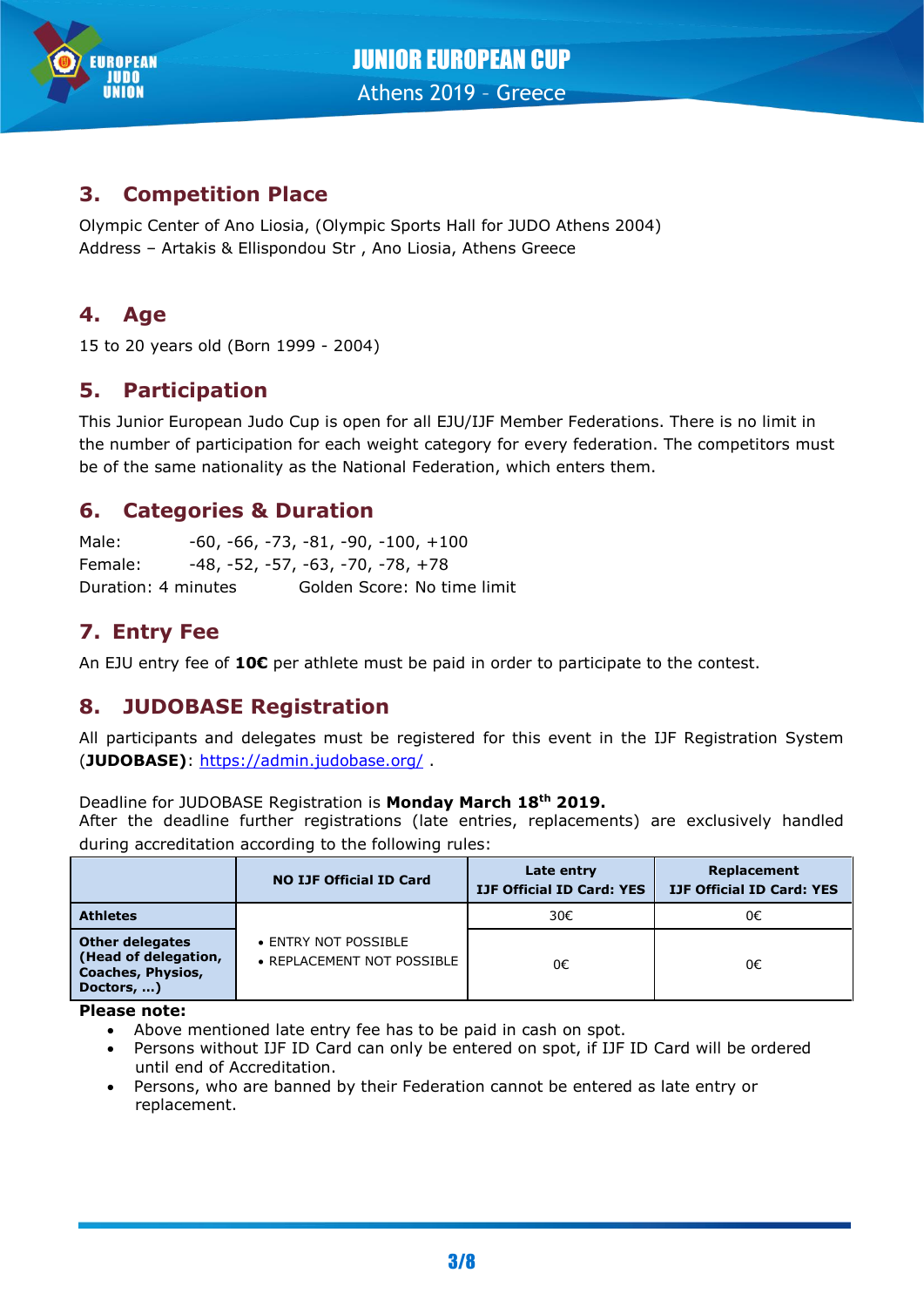

## JUNIOR EUROPEAN CUP Athens 2019 – Greece

**9. Deadlines**

Visa Application: Visa Application: Wednesday, 20<sup>th</sup> February, 2019 Hotel Reservation: Wednesday, 20th February, 2019 Travel details: JUDOBASE Registration for referees: **JUDOBASE Registration: Monday, 18th March 2019**

Friday, 08<sup>th</sup> March, 2019 Friday, 08<sup>th</sup> March, 2019

•

## **10. Accreditation & Control of Nationality**

At least one team official and maximum two must attend the accreditation on **Friday from**  10:00 to 17:00 in order to confirm the delegation. One delegation may also be represented by an official of another delegation or by a national federation representative, on written notification of the delegation. Without this confirmation in time, a nation/club will not be put into the draw and will not be allowed to compete. Passports or photocopies of passports from all competitors must be available on request (national ID Card showing nationality, picture and date of birth or a copy is also accepted). An EJU accreditation card with a photograph will be issued to competitors and officials.

## **11. Competition Mode**

The competition will be conducted in accordance with the latest IJF SOR and IJF Refereeing Rules.

Competition systems according to number of participants:

- 6 and more entries: Double repechage
- 3,4,5 entries: Round robin
- 2 entries: better of 2 fights, if 1-1 the third match will decide

In order for an athlete to obtain points for the IJF Junior Ranking List, her/his weight category should have participants from at least 2 different countries. If this is not the case, the competition can still be held, according to the organiser's decision.

If, by the nominal deadline, there is only one country inscribed in any weight category, the organiser is obliged to inform immediately the National Federation concerned.

## **12. Draw**

The draw will take place on **Friday at 20:00hrs**.

The top eight (8) from the entered competitors in each weight category will be seeded according to the current IJF Juniors World Ranking List.

## **13. Weigh-in**

#### **The official weigh in of athletes will be scheduled the day before the competition at 19:00** (see program).

Athletes are not allowed to weigh-in naked. Men must wear at least underwear and women at least underwear and a T-shirt. Additional 100g will be allowed for their weight category limits.

**Athletes must present accreditation card and his/her passport (National ID Card showing nationality, picture and date of birth are also accepted).**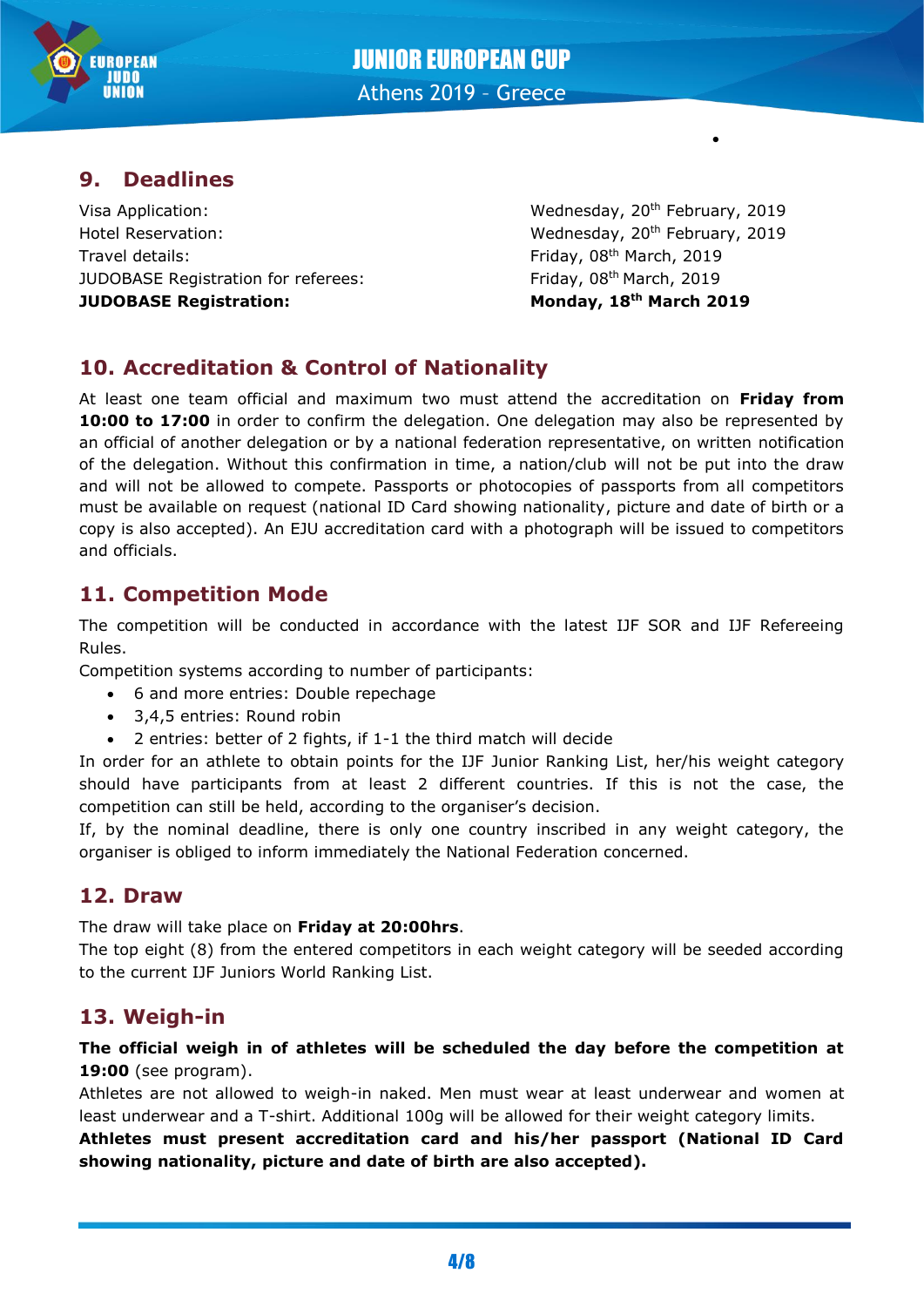

Random weight checks of 4 (four) athletes per weight category (except for the  $+$  categories) with the same rules as the official weigh-in can be organized before the first fights in the morning of the competition. The athletes shall present their accreditation card. The weight of the athlete cannot be more than 5% higher (without judogi) than the official maximum weight limit of the category. **Athletes must present their EJU accreditation card, passport is not required. The Official weigh-in and Random weigh-in will proceed according to related Articles of IJF SOR.**

## **14. Refereeing**

Each federation may enter 3 referees. The organizing federation may enter as many referees as required for the realization of the tournament, but giving priority to their own Continental/International referees first and then their national referees with the highest national license with at least 2 years of experience. However, if enough Continental/International referees are inscribed in Judobase, the organizing federation has to limit its number of national referees to 1 per mat.

The Referee Meeting will be held on Friday evening (see program). The attendance to the Referee meeting is strictly compulsory. The referees should be dressed formally for this meeting.

#### **JUDOBASE registration deadline for referees: Friday, March 08th 2019**

#### **The bow:**

- The contestants must not shake hands BEFORE the start of the contest.
- When the athletes are leaving the mat they must wear judogi in proper way and are not allowed to take out any part of the judogi or the belt before leaving the field of play.

## **15. Coaching**

All coaches must fully adhere to the Code of Conduct for Judo Coaches.

| Dress Code | Draw:        | Jacket suit and tie                                                    |
|------------|--------------|------------------------------------------------------------------------|
|            |              | Elimination rounds: National track suit with trousers reaching down to |
|            |              | shoes or jacket suit with tie                                          |
|            | Final block: | Jacket suit with tie                                                   |

## **16. Transport**

#### Airport: **Athens International Airport**

The organizer will provide transfers between the Airport and official hotel and between the official hotel and competition venue.

Transportation will be offered only to those participants who are accommodated via the organiser.

The participants of the training camp will be transferred to the sports complex facility, SportCamp in Loutraki and from SportCamp to Athens International Airport. There is no need for transfer inside the camp all distances are reachable on foot.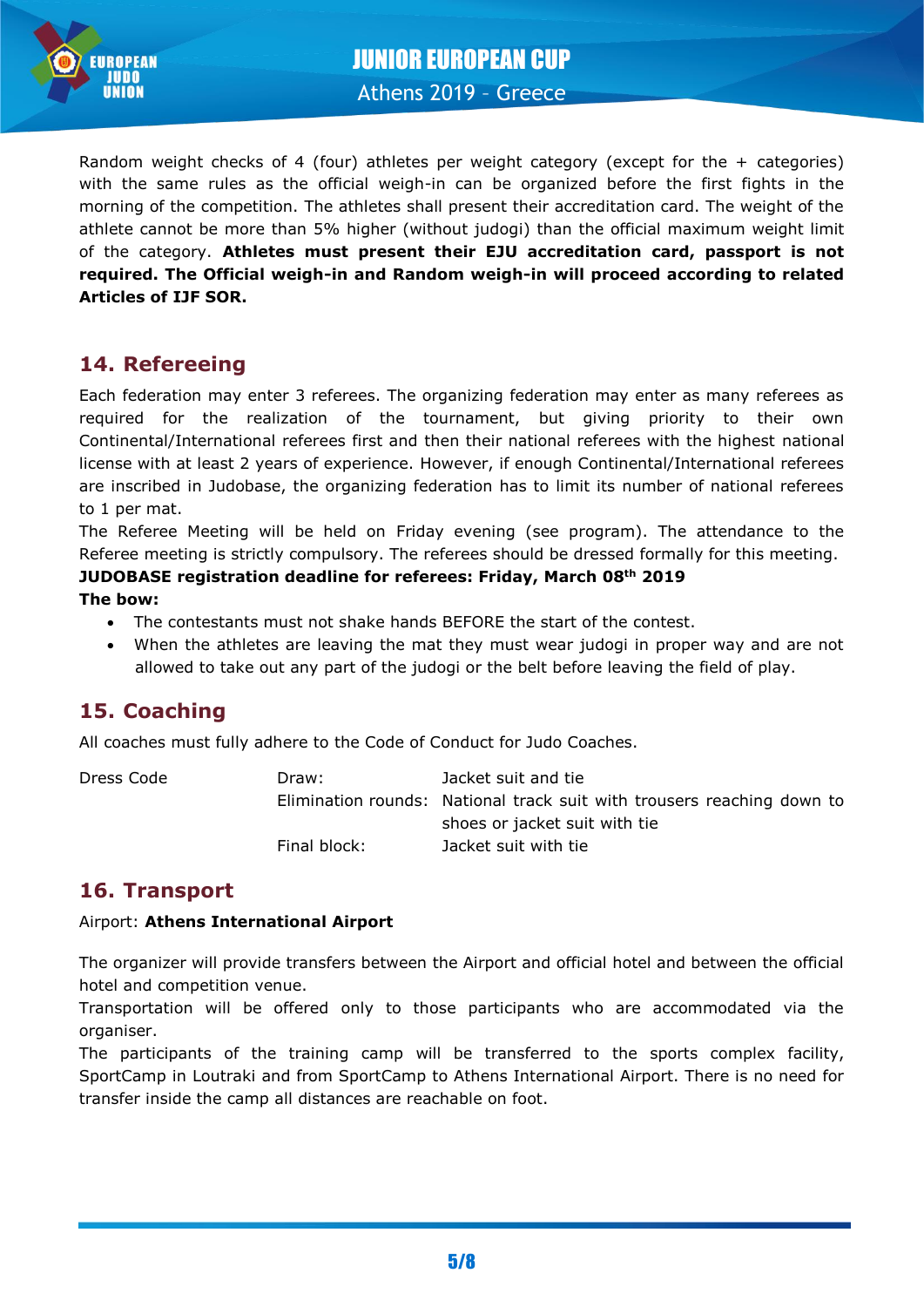

## **17. Accommodation**

#### **Category A Parnis Palace Hotel \*\*\*\***

Address: Parnithos 388, Acharnes Athens 136 74 – Parnis Palace Hotel 100 rooms available of this category.

Prices per person per night:

| Room Type   | Bed and          | Half Board (Dinner at the | Full Board (Lunch       |
|-------------|------------------|---------------------------|-------------------------|
|             | <b>Breakfast</b> | sports hall)              | dinner<br>at the<br>and |
|             |                  |                           | sports hall)            |
| Single Room | 113€             | 123€                      | 133€                    |
| Double Room | 83€              | 93€                       | 103€                    |
| Triple room | 78€              | 88€                       | 98€                     |

#### **Category B**

#### **Acharnis Kavallari Hotel \*\*, Hotel Kavallari \*\***

Address: Parnithos 384, Acharnes Athens 136 74 – Acharnis Kavallari Hotel Address: Parnithos 332, Acharnes Athens 13674 – Hotel Kavallari 200 rooms available of this category.

| Room Type   | Bed and          | Half Board (Dinner at the | Full Board (Lunch          |
|-------------|------------------|---------------------------|----------------------------|
|             | <b>Breakfast</b> | sports hall)              | dinner<br>the<br>at<br>and |
|             |                  |                           | sports hall)               |
| Single Room | 105,50€          | 115,50€                   | 125,50€                    |
| Double Room | 75,50€           | 85,50€                    | 95,50€                     |
| Triple room | 70,50€           | 80,50€                    | 90,50€                     |

All hotels located 15 minutes from sports hall (by car)

#### **Training Camp:**

Monday, March 25th 2019 until Thursday, March 28th 2019 EJU Junior Training Camp

SportCamp Loutraki, Korinthos: SportCamp is 70 km away from Athens, and lies within a privileged private flat area of 70,000sqm in a totally natural green environment, looking out on the Mount Geraneia and the Corinthian Gulf. The delegates will be accommodated in Sports Camp in the city of Loutraki during the training camp. All delegates will receive Full Board accommodation during training Camp.

**Accommodation during the Junior Training Camp: 250 € per person for the whole training camp (from March 25 till March 28, 2019); full board**

Distance from the Sports Hall: The Sports Camp offers a complex of facilities which include accommodation as well as a sport hall. The walking distance from the accommodation to the sport hall is approximately 5 minutes.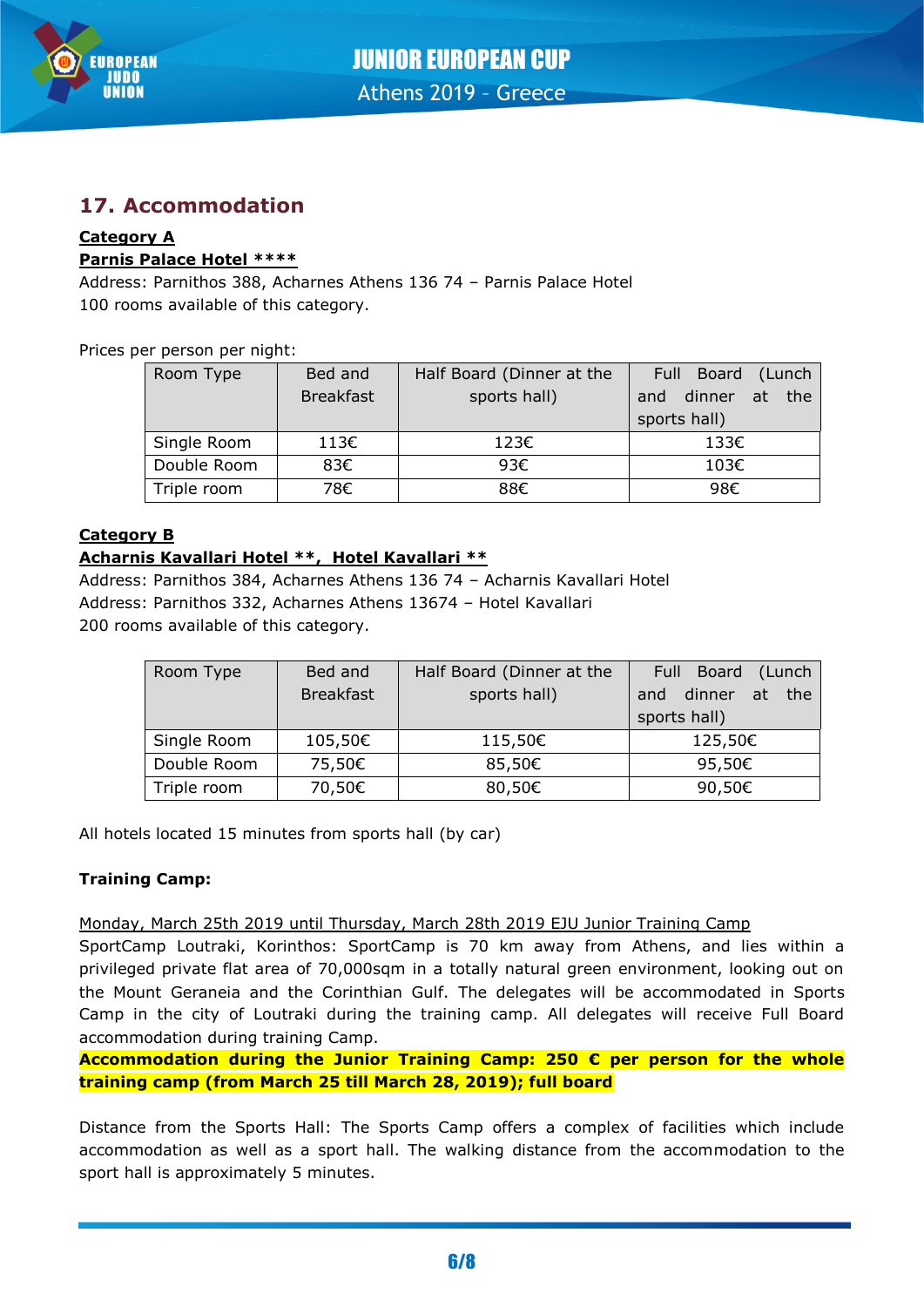

**All participants to be accredited should stay at the official hotels for at least 2 days. During the training camp all delegates shall stay at the official sports facility (Loutraki SportCamp). Reservations at the official hotels have to be booked exclusively through the organizer on a first come – first serve base.**

#### **Possible reservations of extra rooms after the hotel reservation deadline will be surcharged with an additional 10%. NO exceptions will be made.**

In case of any damage to hotel property or competition venue caused by members of a delegation, their national federation will be charged by the organizing committee.

#### **Delegates not accommodated via the organiser have to pay an Accreditation Fee of 100 EURO per athlete and delegate.**

## **18. Payment**

Kindly complete the payment during accreditation in cash at the **Parnis Palace Hotel.** We regret to inform that no credit cards can be accepted.

## **19. Judogi Control**

#### **Approved Judogi**

All Judoka must compete in IJF Approved Judogi (only red label allowed) and Judogis from all IJF suppliers are allowed (see www.ijf.org Official Supplier List).

#### **Judogi Control**

It will be operated with a Sokuteiki prior to the fight. Judogi must have an IJF Official Label "APPROVED JUDOGI" with an optical code which cannot be falsified. The label will be controlled with an optical lamp. Each of the competition clothing articles (jacket, trousers and belt) must have an IJF official label.

#### **Backnumber**

Each competitor taking part in the EJU events is obliged to have sewn on the back of his Judogi the official backnumber (both EJU and IJF are allowed) bearing his surname and his National Olympic Committee abbreviation. The backnumber can be ordered from [www.mybacknumber.com](file:///C:/alla_h/Hoesl/AppData/Local/POR%20Coimbra/www.mybacknumber.com) or [www.ijfbacknumber.com](file:///C:/alla_h/Hoesl/AppData/Local/POR%20Coimbra/www.ijfbacknumber.com) (Attention: production and delivery may take around 4 weeks). The SPONSOR part (if needed) will be given to the head of delegation during registration, and the athletes can stick it themselves using the special glue on the back number.

#### **Markings and Advertising**

The space on the *shoulder stripes* (25cm x 5 cm on both right and left side) and on the upper arms (10cm x 10cm on both right and left side) can be either used for own sponsors of the Federation or Judoka or EJU Suppliers, *BUT not for any other Judogi supplier*. The space on the *right chest* (5cm x 10cm) can be used by the Judoka for his/her own sponsor. The logo of a Judogi brand can only be used, if it corresponds with the brand of the Judogi itself and if it is an EJU Supplier. Further, no logo of a competing brand of the advertising reserved for the Federation can be used (unless approval granted by the Federation).

The space on the *left chest* (10cm x 10cm) can be used for the national colours or the national emblem corresponding with the IOC code on the backnumber (regional emblems are not allowed).

All other markings on the Judogi, like Judogi brand logos, name of Judoka, etc. have to comply with the IJF Judogi Rules.

Detailed information is available on [http://www.eju.net/statutes.](http://www.eju.net/statutes)

#### **Important:**